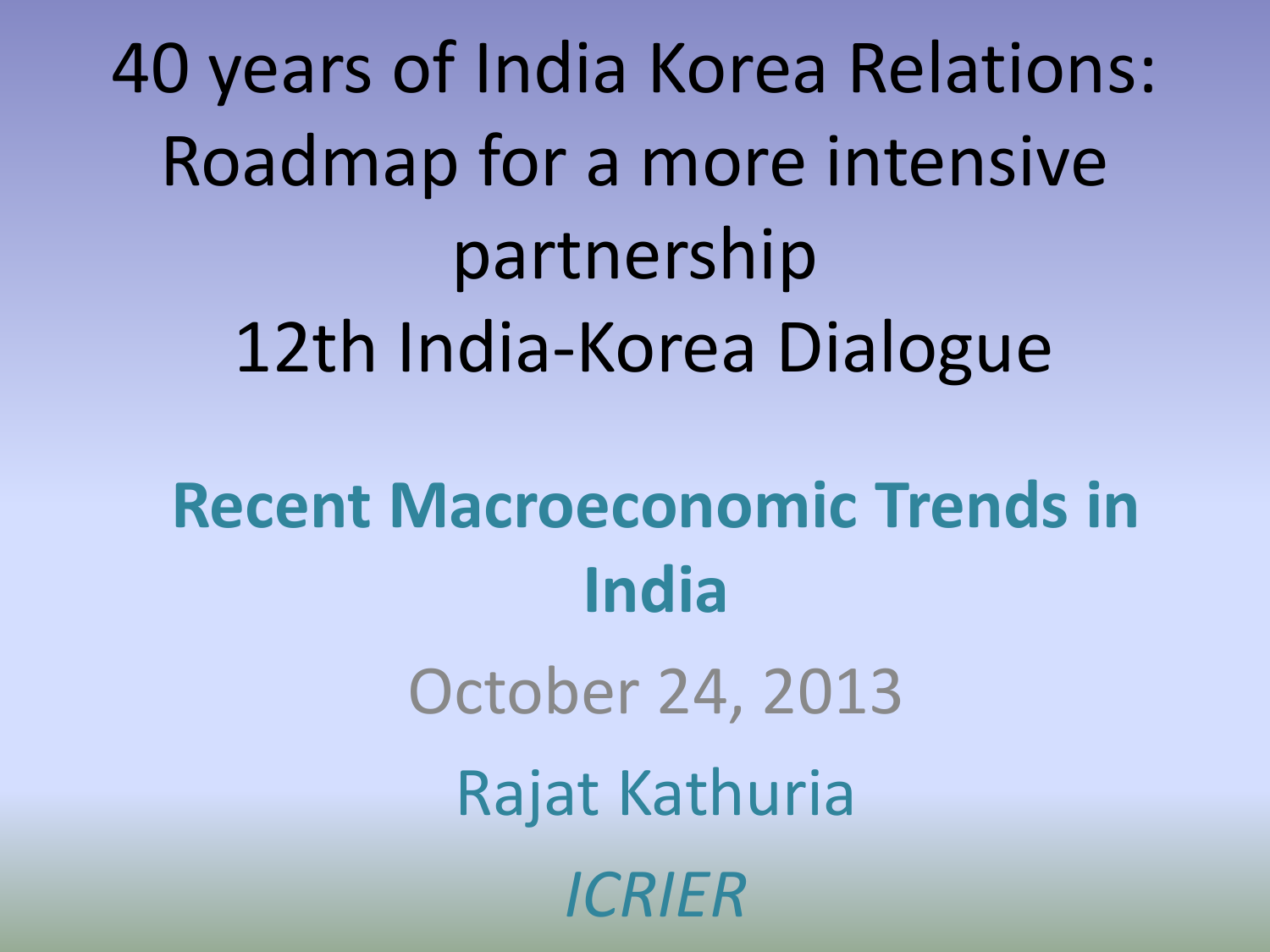## Economic growth rates of India

**Higher growth trajectory post global financial crisis. Future growth prospects muted**

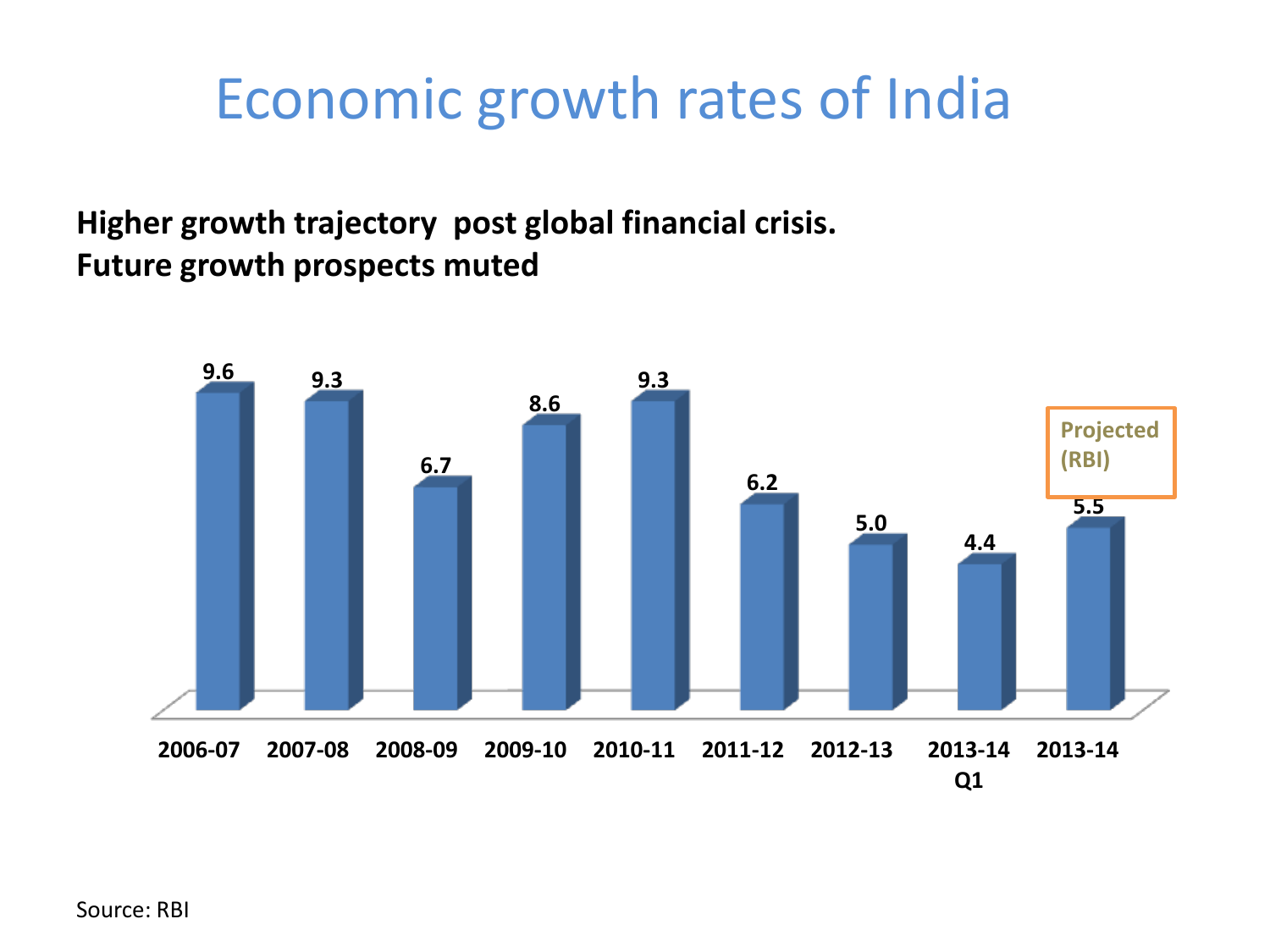# Service-led growth in India

Sectoral Contribution in GDP growth



#### Source: Economic Survey (2012-13)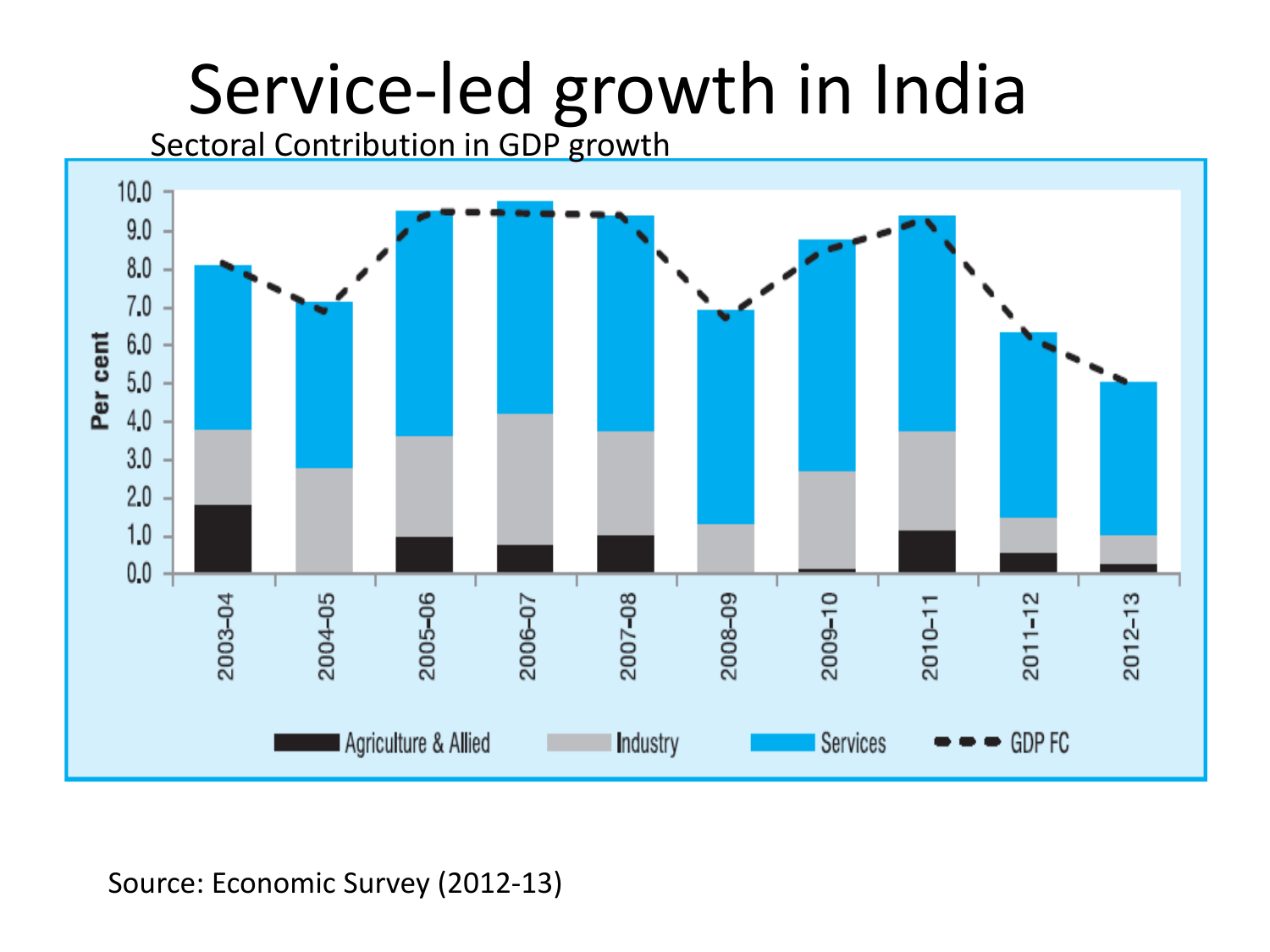### **Quarterly Sectoral Growth Rates - a close view**



Source: RBI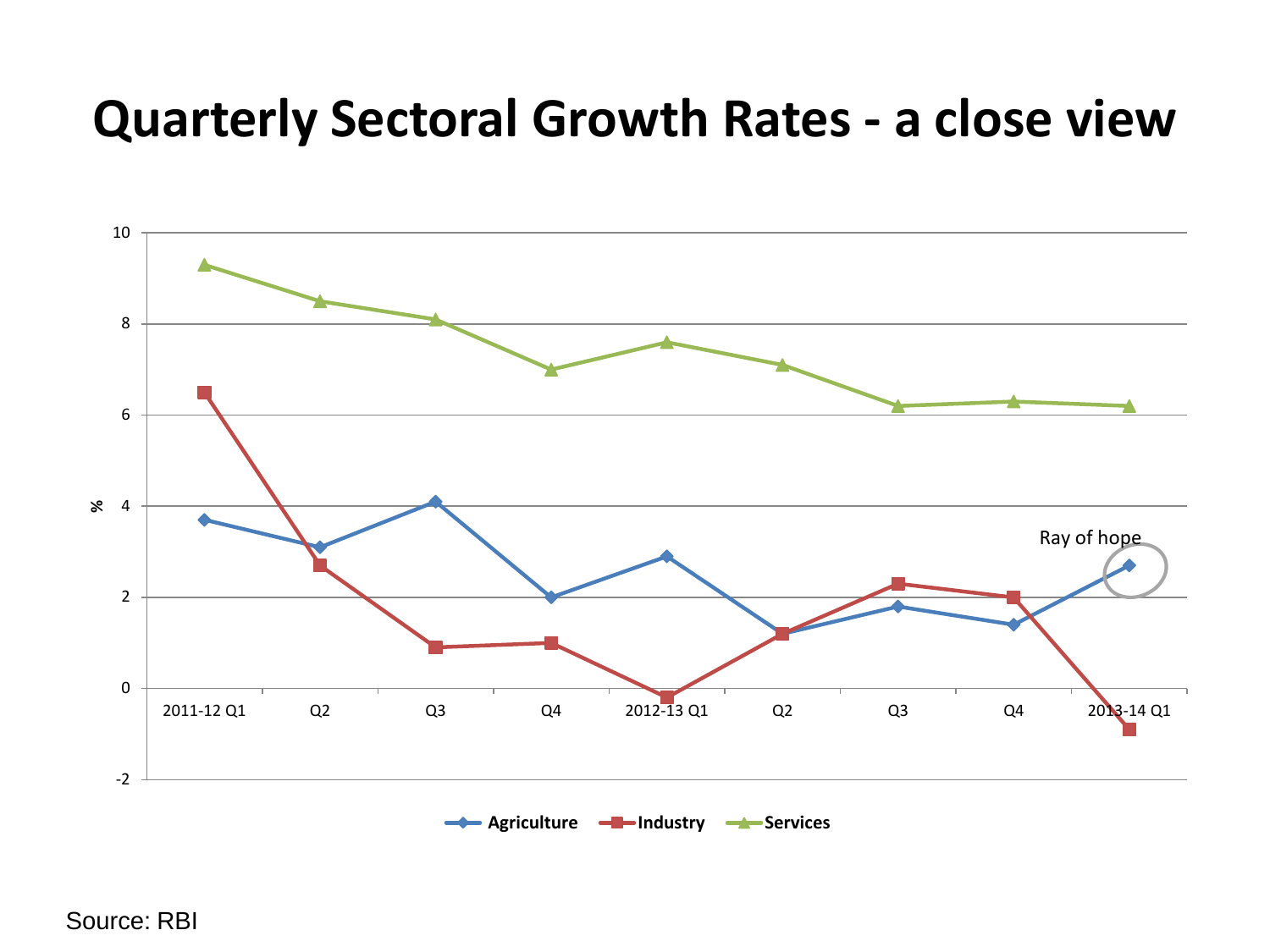### External Outlook- Merchandise Trade

 **Contraction in merchandise exports coupled with rise in imports led to widening of trade deficit from US\$ 43.0 billion in Q1 2012-13 to US\$ 50.3 billion in Q1 2013-14.**

**POL and gold together accounted for 47.6% of India's merchandise imports and 116.1% of merchandise trade deficit during Q1 2013-14** 

**Significant growth in gold imports along with POL imports - cause for concern for India's high trade deficit**.



Source: RBI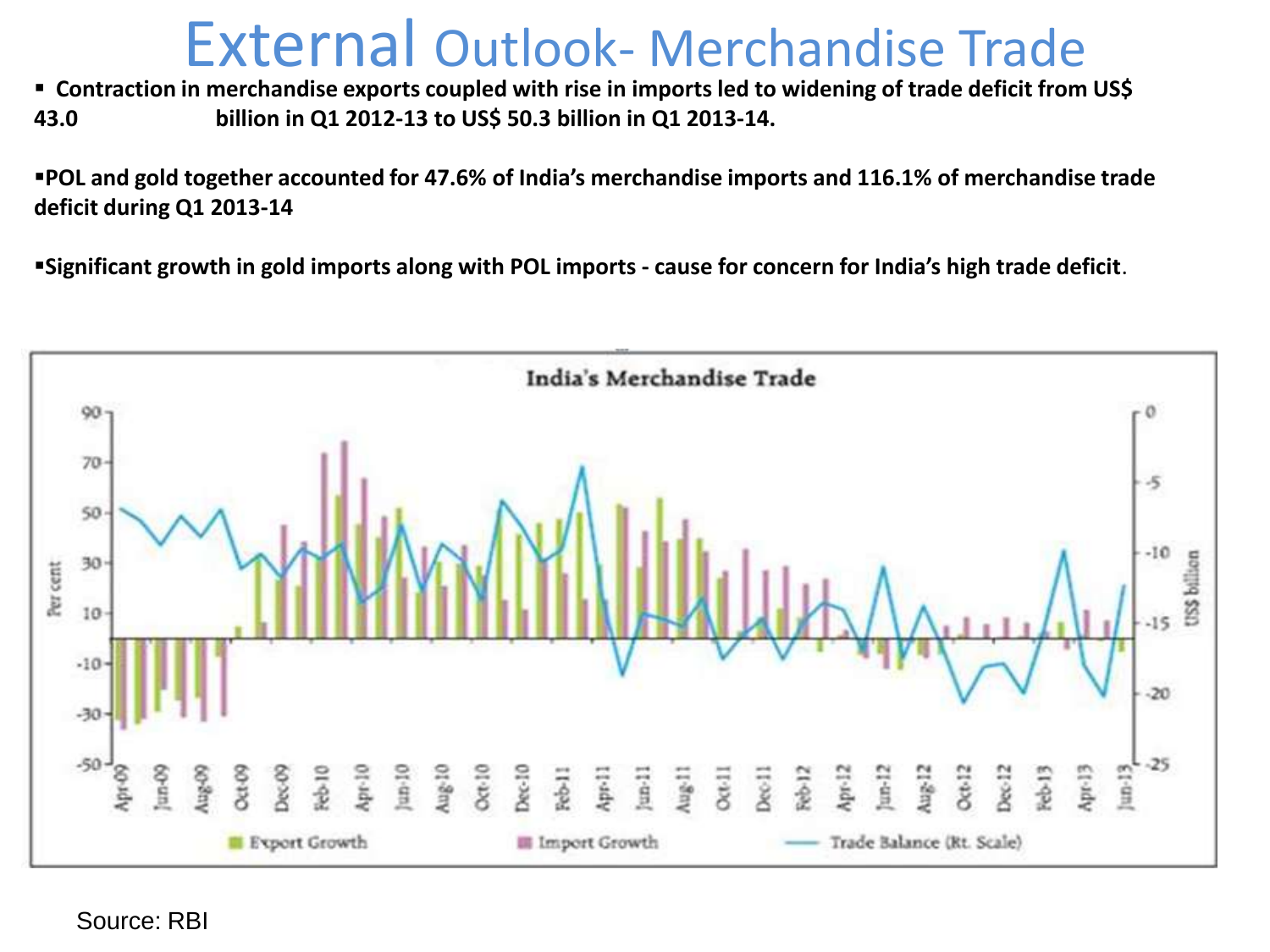### Trends in Global Growth

Apr-12

 $\frac{12}{2}$ 

 $Aug.12$ 

 $Oct-12$ 

 $Dec 12$ 

Reb-13

Apr-13

 $|un-13$ 

Global recovery continues to remain fragile in 2013

**IFM** India's export's growth coinciding with subdued global export growth



Source: International Financial Statistics, IMF.

Aug-10

 $Oct-10$ 

Dec-10

Reb-11

Apr-11

Jun-11

Aug-11

 $O(c+1)$ 

World

Dec-11

Feb-12

India

 $-20$ 

Apr-10

 $\mu$ m-10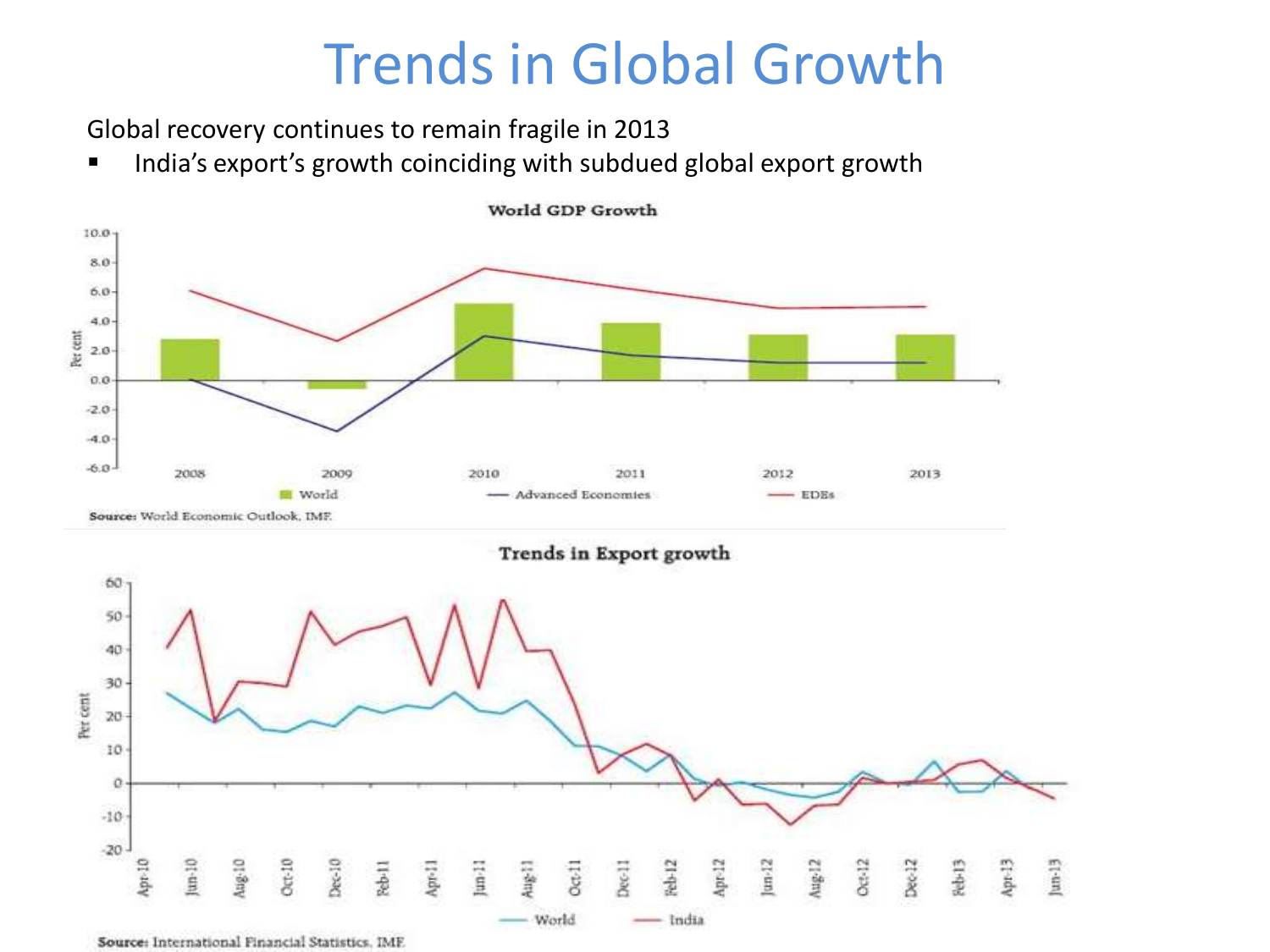## Sharp depreciation of rupee against USD

Indian Rupee (INR) depreciated against USD around 15 % during May 2013 to September 2013:

- Announcement of tapering of bond-buying program of Fed
- Weak global growth (seen in previous slide)

Not only INR, emerging market currencies - Brazilian real, Indonesia rupiah, South African Rand, Turkish lira – depreciated against USD

However, rupee started improving after Federal Open Market Committee (FOMC) meeting delays taper (Sep)



Note: October data is until 18; Source: RBI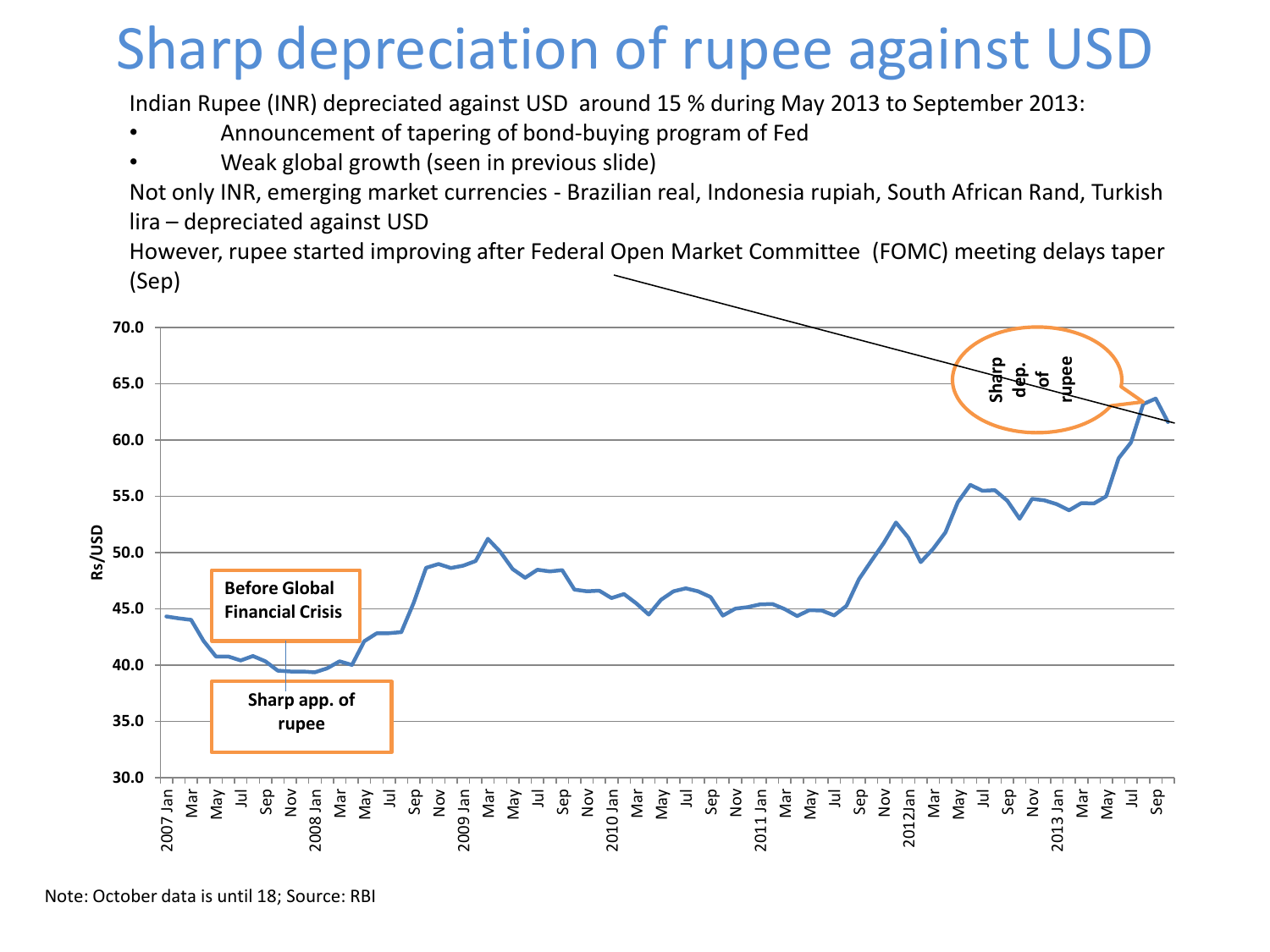#### Inflation Rate (measured by Wholesale Price Index in India) - A concern

- Pass-through of fuel price increases has been compounded by sharp depreciation of rupee which fuelled inflation in recent months.
- Supply side bottlenecks has been a continuous cause for inflation.

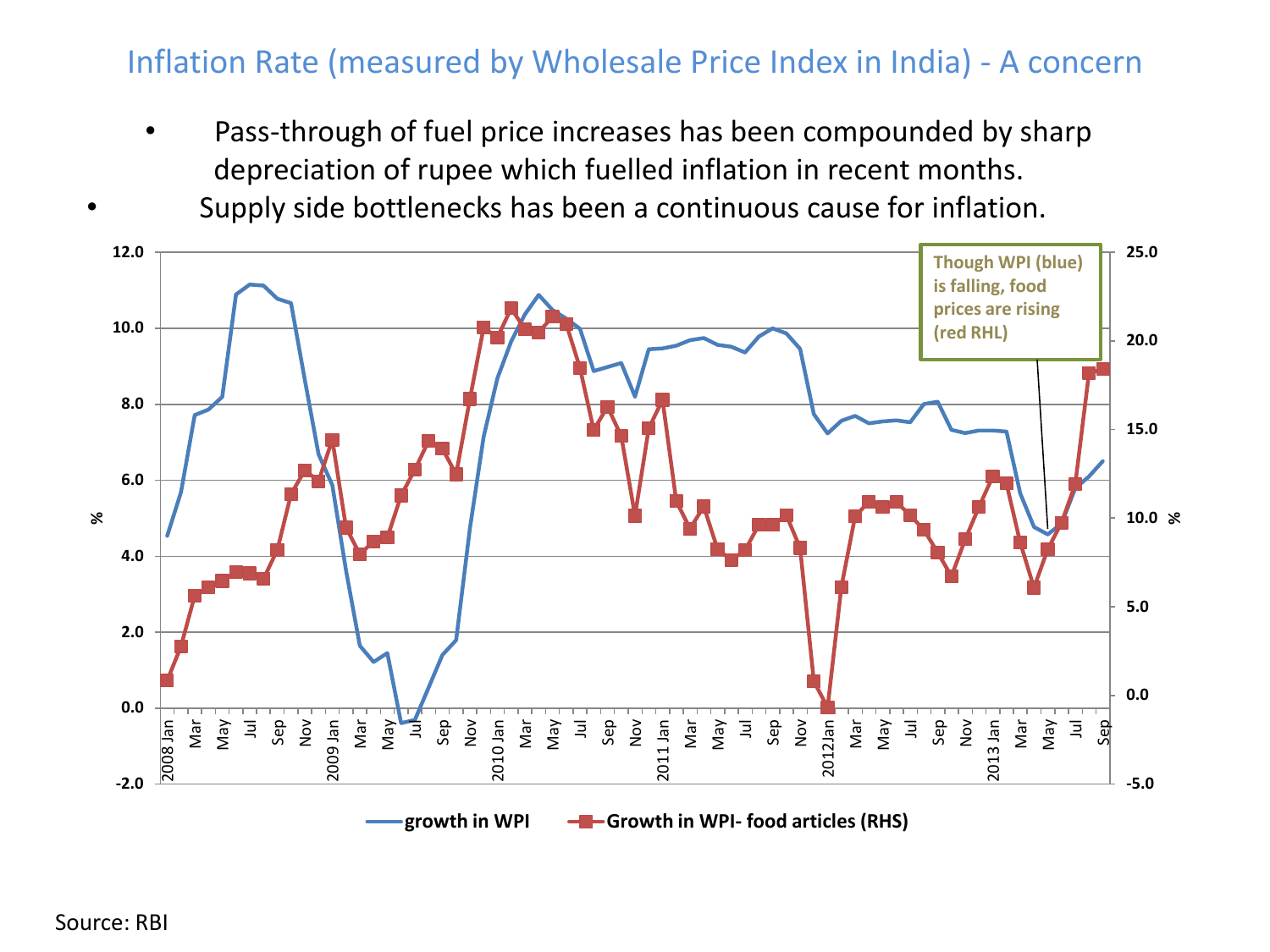# Policy Options- Monetary



Source: RBI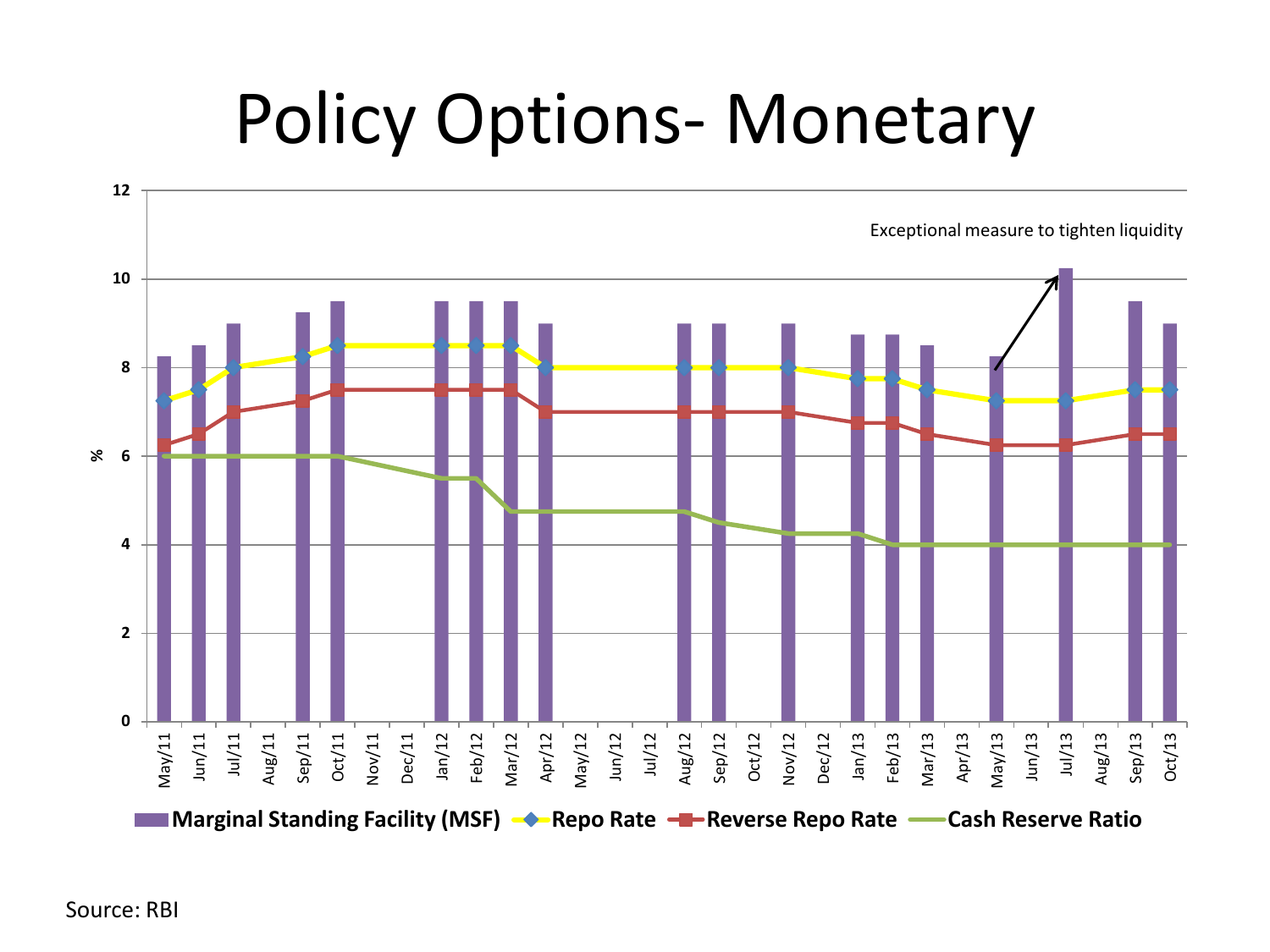## Fiscal Consolidation

- Despite slowdown in Economic growth, government managed to contain the fiscal deficit in previous fiscal to 5.2% of GDP from revised budget estimate of 5.3% by reducing the expenditure.
- In the absence of any major shocks, India should achieve the fiscal consolidation targets.
- Steps needed -rationalizing government expenditure, speeding up disinvestment, progressive deregulation of administered fuel prices, Direct Benefit Transfers

| As a $%$ of      |         |         | <b>Budget</b><br><b>Estimates</b> |         | <b>Targets for</b> |
|------------------|---------|---------|-----------------------------------|---------|--------------------|
| <b>GDP</b>       | 2011-12 | 2012-13 | 2013-14                           | 2014-15 | 2015-16            |
| Fiscal           |         |         |                                   |         |                    |
| Deficit          | 5.9     | 5.2     | 4.8                               | 4.2     | 3.6                |
| Revenue          |         |         |                                   |         |                    |
| Deficit          | 4.4     | 3.9     | 3.3                               | 2.7     | $\overline{2}$     |
| <b>Gross Tax</b> |         |         |                                   |         |                    |
| Revenue          | 10.1    | 10.4    | 10.9                              | 11.2    | 11.5               |

Source: Budget Documents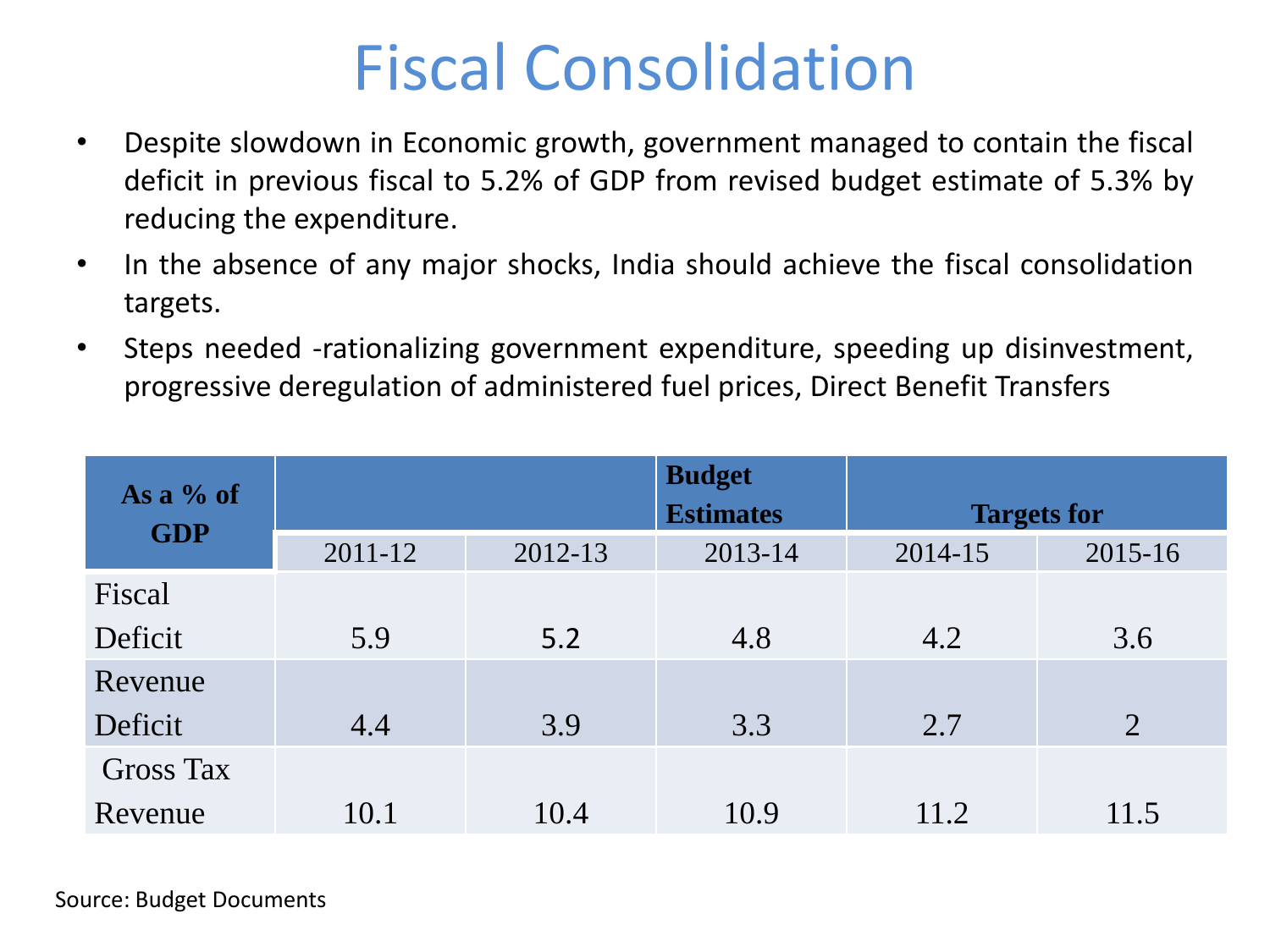## Challenges ahead:

### Table 1 and 1 and 1 and 1 and 1 and 1 and 1 and 1 and 1 and 1 and 1 and 1 and 1 and 1 and 1 and 1 and 1 and 1

| <b>GROWTH PROJECTIONS</b>            |                         |             |
|--------------------------------------|-------------------------|-------------|
| For 2013-14                          | (%)                     |             |
| <b>World Bank</b>                    | $5.7 \square$           |             |
| CRISIL                               | 4.8                     |             |
| <b>Fitch Ratings</b>                 | $4.8 \square$           |             |
| ADB                                  | 4.71                    |             |
| <b>IMF</b>                           | $4.2 \square$           |             |
| Nomura                               | 4.21                    |             |
| <b>CLSA</b>                          | 4.21                    |             |
| JPMorgan                             | 4.1 <sub>1</sub>        |             |
| <b>HSBC</b>                          | $\lfloor \cdot \rfloor$ |             |
| <b>BNP Paribas</b>                   | 3.71                    |             |
| <b>Government view:</b>              |                         |             |
| Prime Minister's Economic            |                         | 5.4         |
| <b>Advisory Council</b>              |                         |             |
| <b>Finance ministry</b>              |                         | More than 5 |
| Source: Organisations and government |                         |             |

|                 | <b>CAD/GDP</b> | <b>Current</b> | <b>Capital</b> |
|-----------------|----------------|----------------|----------------|
|                 |                | account        | inflows,       |
|                 |                | balance (\$    | net (\$        |
| <b>Annually</b> |                | billion)       | billion)       |
| 2007-08         | $-1.3$         | $-16$          | 107            |
| 2008-09         | $-2.3$         | $-28$          | 7              |
| 2009-10         | $-2.8$         | $-38$          | 52             |
| 2010-11         | $-2.7$         | $-48$          | 64             |
| 2011-12         | $-4.2$         | $-78$          | 68             |
| 2012-13         | $-4.8$         | -88            | 89             |

 Lowered growth projections of India is a major concern (Table 1).

> - May impact fiscal consolidation targets through revenue channel

- Slowdown in global economic growth has resulted in fall in export demand
- Widening of current account deficit (CAD) & its financing is a concern (Table 2).
- Pace of infrastructure is sluggish and new project starts remain subdued.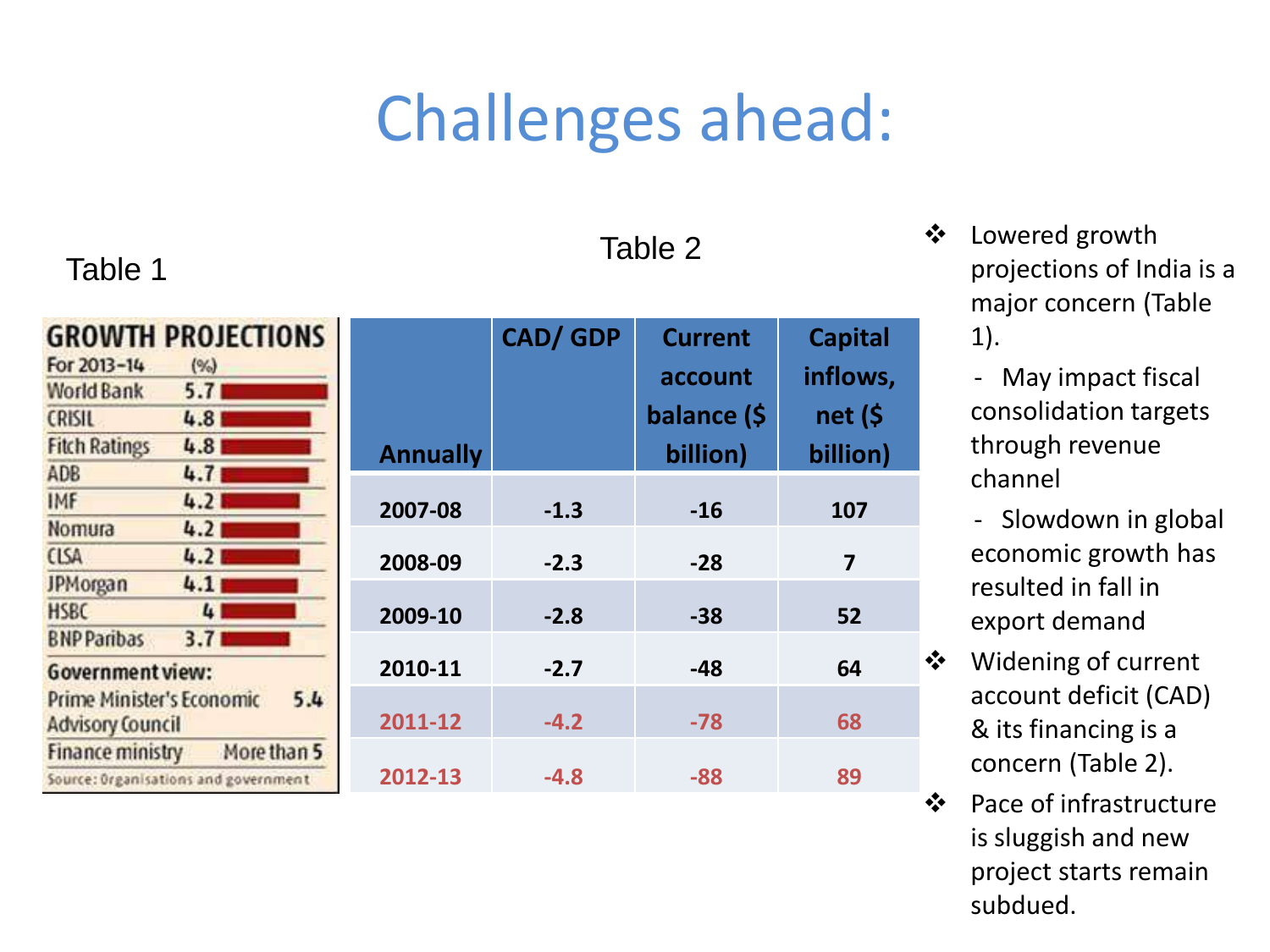# India amongst BRICS

#### **Selected Economic Indicators , 2012**

| <b>Economic</b>                                                                                                                                                                                                                                        |               |              |              |               |                     |
|--------------------------------------------------------------------------------------------------------------------------------------------------------------------------------------------------------------------------------------------------------|---------------|--------------|--------------|---------------|---------------------|
| <b>Indicators</b>                                                                                                                                                                                                                                      | <b>Brazil</b> | <b>China</b> | <b>India</b> | <b>Russia</b> | <b>South Africa</b> |
|                                                                                                                                                                                                                                                        |               |              |              |               |                     |
| <b>Growth Rate</b>                                                                                                                                                                                                                                     | 0.9           | 7.8          | 4.0          | 3.4           | 2.5                 |
| GDP per capita,                                                                                                                                                                                                                                        |               |              |              |               |                     |
| current prices                                                                                                                                                                                                                                         | 12078.8       | 6075.9       | 1491.9       | 14246.8       | 7506.6              |
| Total investment (%                                                                                                                                                                                                                                    |               |              |              |               |                     |
| of GDP)                                                                                                                                                                                                                                                | 17.6          | 46.9         | 34.9         | 24.5          | 19.4                |
|                                                                                                                                                                                                                                                        |               |              |              |               |                     |
| Gross national savings                                                                                                                                                                                                                                 | 15.4          | 49.5         | 29.8         | 28.5          | 13.2                |
| Inflation, consumer                                                                                                                                                                                                                                    |               |              |              |               |                     |
| prices                                                                                                                                                                                                                                                 | 5.4           | 2.7          | 9.3          | 5.1           | 5.7                 |
| General Govt. deficit                                                                                                                                                                                                                                  |               |              |              |               |                     |
| $(% \mathcal{L}^{\prime }=\mathcal{L}^{\prime }=\mathcal{L}^{\prime }=\mathcal{L}^{\prime }=\mathcal{L}^{\prime }=\mathcal{L}^{\prime }=\mathcal{L}^{\prime }=\mathcal{L}^{\prime }=\mathcal{L}^{\prime }=\mathcal{L}^{\prime }=\mathcal{L}^{\prime }$ | $-2.8$        | $-2.2$       | $-8.3$       | 0.4           | $-4.8$              |
| Gerneral Govt. debt                                                                                                                                                                                                                                    |               |              |              |               |                     |
| % of GDP)                                                                                                                                                                                                                                              | 68.5          | 22.8         | 66.8         | 10.9          | 42.3                |
| Current A/c Bal (% of                                                                                                                                                                                                                                  |               |              |              |               |                     |
| GDP)                                                                                                                                                                                                                                                   | $-2.3$        | 2.6          | $-5.1$       | 4.0           | $-6.3$              |
| Value of oil imports                                                                                                                                                                                                                                   |               |              |              |               |                     |
| (USD Billions)                                                                                                                                                                                                                                         | 36.9          | 263.0        | 169.2        | 0.0           | 16.4                |
|                                                                                                                                                                                                                                                        |               |              |              |               |                     |
| Source: WEO, IMF                                                                                                                                                                                                                                       |               |              |              |               |                     |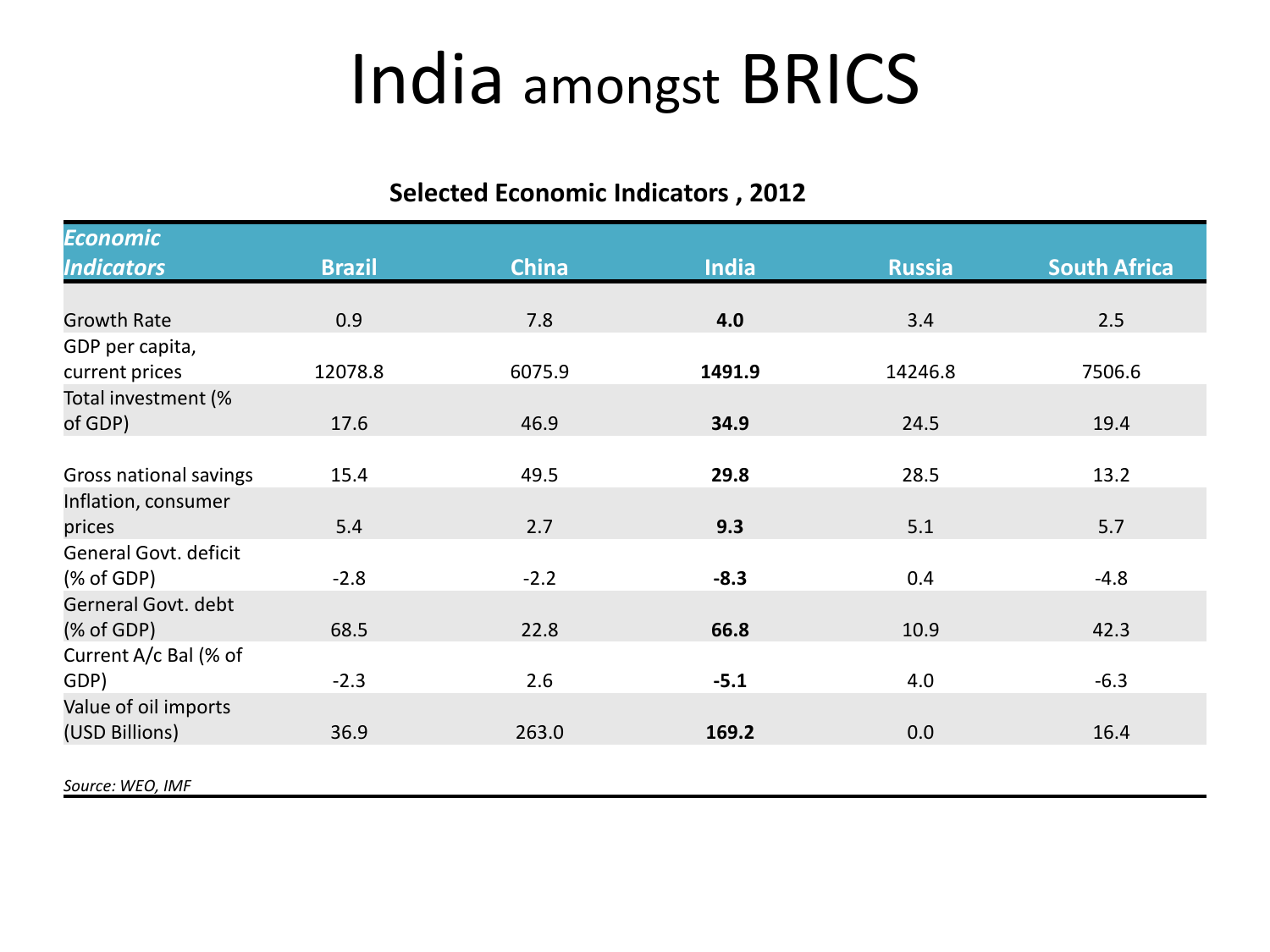# **Bilateral trade relations between India & Korea**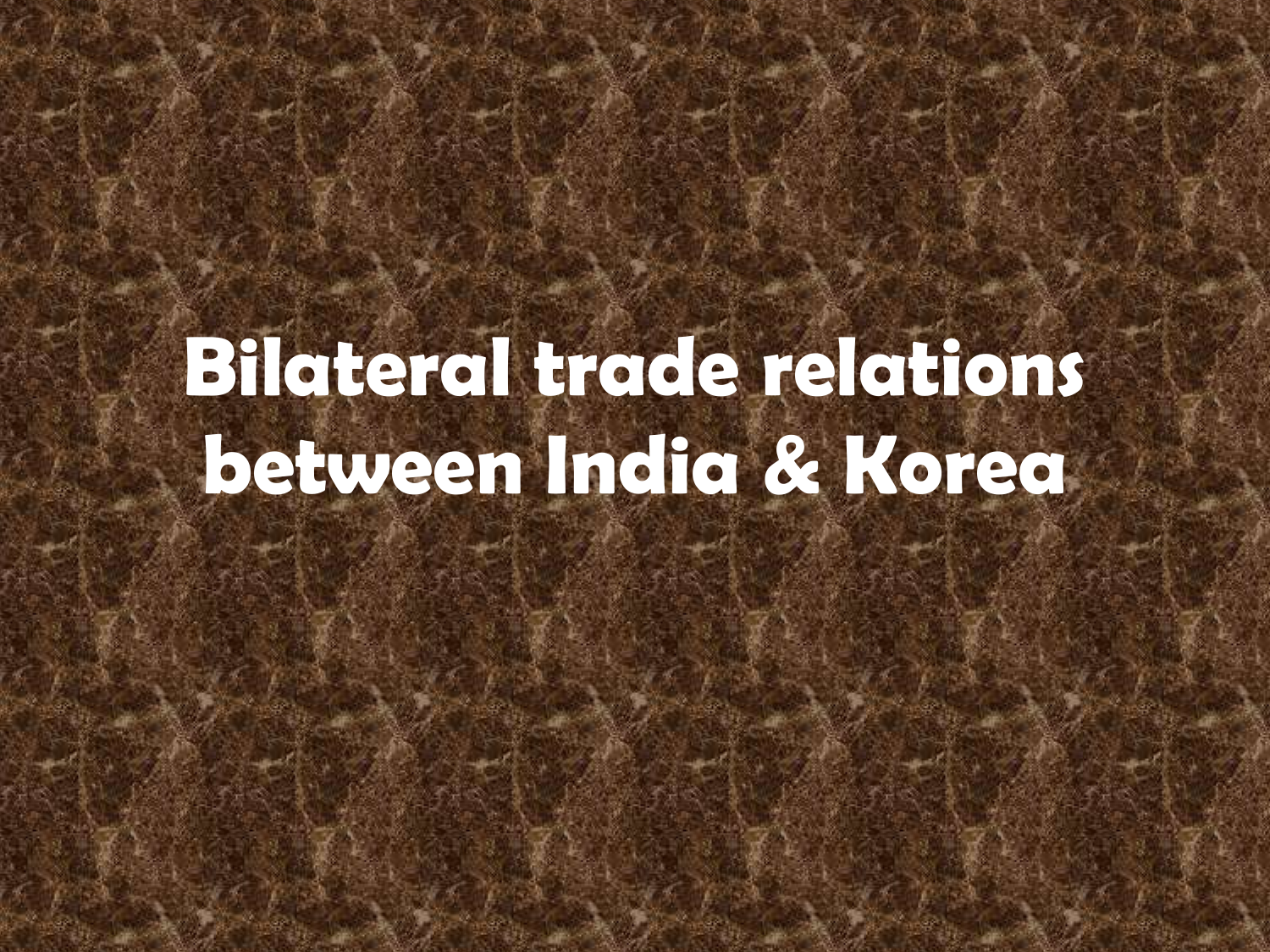### **Korea among the Top 15 Trade Partners**

| Top 20 Trading Partners of India (as per total trade) in 2012-13 |  |
|------------------------------------------------------------------|--|
|------------------------------------------------------------------|--|

|                                    |                    | Export             |         | Import             |         |
|------------------------------------|--------------------|--------------------|---------|--------------------|---------|
| Rank                               | Country            | <b>USD Billion</b> | % Share | <b>USD Billion</b> | % Share |
| $\mathbf{1}$                       | <b>U ARAB EMTS</b> | 36.3               | 12.1    | 39.1               | 8.0     |
| $\overline{2}$                     | <b>CHINA P RP</b>  | 13.5               | 4.5     | 52.2               | 10.6    |
| 3                                  | USA                | 36.2               | 12.0    | 25.2               | 5.1     |
| 4                                  | <b>SAUDI ARAB</b>  | 9.8                | 3.3     | 34.0               | 6.9     |
| 5                                  | SWITZERLAND        | 1.1                | 0.4     | 32.2               | 6.6     |
| 6                                  | <b>GERMANY</b>     | 7.2                | 2.4     | 14.3               | 2.9     |
| $\overline{7}$                     | <b>SINGAPORE</b>   | 13.6               | 4.5     | 7.5                | 1.5     |
| 8                                  | <b>IRAQ</b>        | 1.3                | 0.4     | 19.2               | 3.9     |
| $\overline{9}$                     | <b>INDONESIA</b>   | 5.3                | 1.8     | 14.9               | 3.0     |
| 10                                 | <b>HONG KONG</b>   | 12.3               | 4.1     | 7.9                | 1.6     |
| 11                                 | <b>JAPAN</b>       | 6.1                | 2.0     | 12.4               | 2.5     |
| 12                                 | <b>KUWAIT</b>      | 1.1                | 0.4     | 16.6               | 3.4     |
| 13                                 | <b>KOREA RP</b>    | 4.2                | 1.4     | 13.1               | 2.7     |
| 14                                 | <b>QATAR</b>       | 0.7                | 0.2     | 15.7               | 3.2     |
| 15                                 | <b>BELGIUM</b>     | 5.5                | 1.8     | 10.0               | 2.0     |
| 16                                 | <b>AUSTRALIA</b>   | 2.3                | 0.8     | 13.1               | 2.7     |
| 17                                 | <b>IRAN</b>        | 3.4                | 1.1     | 11.6               | 2.4     |
| 18                                 | UK                 | 8.6                | 2.9     | 6.3                | 1.3     |
| 19                                 | <b>NIGERIA</b>     | 2.7                | 0.9     | 12.1               | 2.5     |
| 20                                 | <b>MALAYSIA</b>    | 4.4                | 1.5     | 10.0               | 2.0     |
|                                    | India's Total      | 300.4              |         | 490.7              |         |
| Source: Commerce Ministry of India |                    |                    |         |                    |         |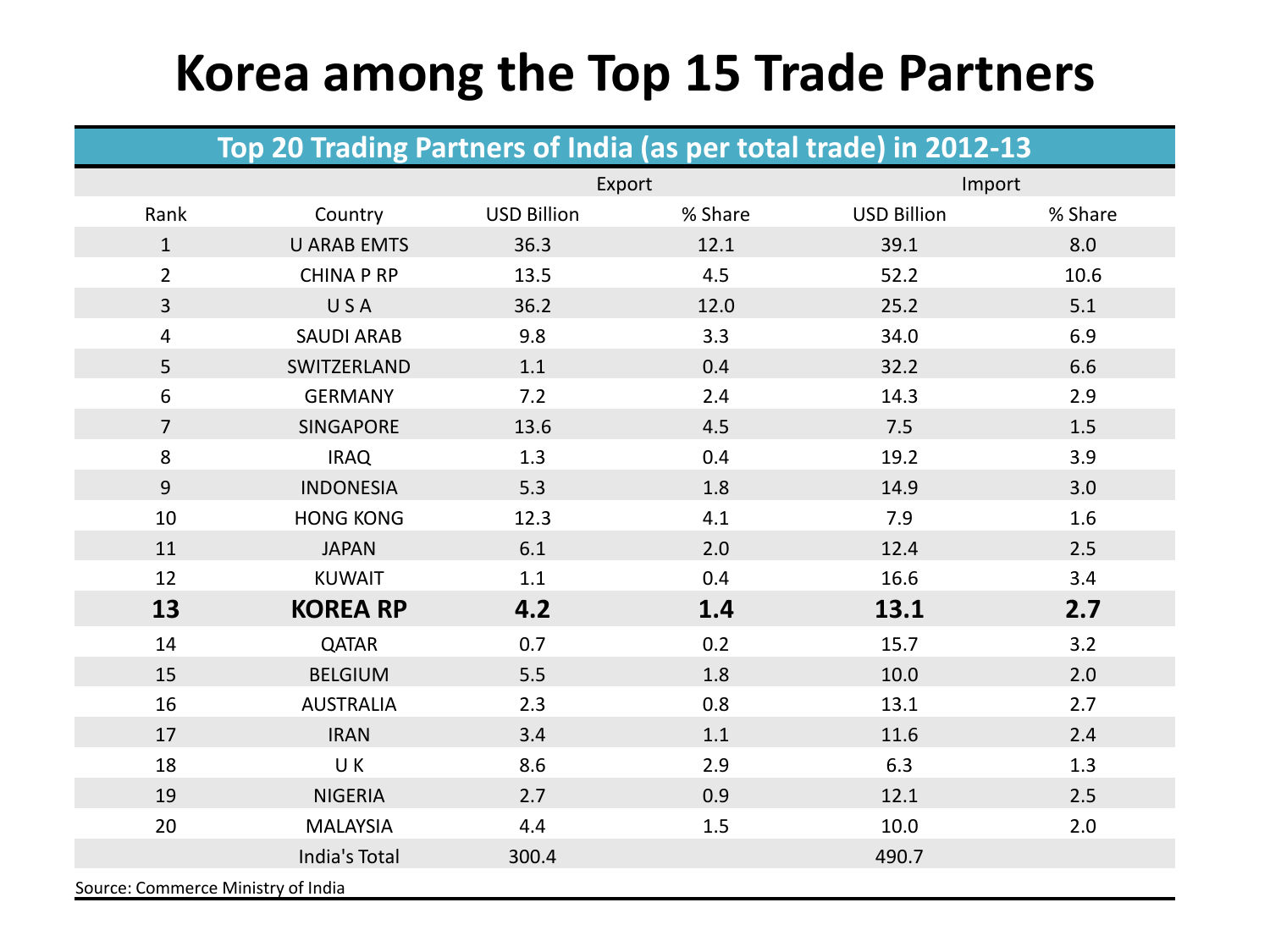### **India among the Top 15 Trade Partners of Korea**

#### **Top 20 Trading Partners of South Korea (as per total trade) in 2012**

| Rank                     |               | <b>Billion euro</b> | % Share |
|--------------------------|---------------|---------------------|---------|
| $\mathbf{1}$             | China         | 167.0               | 17.7    |
| $\overline{2}$           | Japan         | 80.0                | 8.5     |
| $\overline{3}$           | <b>USA</b>    | 80.0                | 8.4     |
| $\overline{\mathcal{A}}$ | <b>EU27</b>   | 78.0                | 8.2     |
| 5                        | Saudi Arabia  | 38.0                | 4.0     |
| 6                        | Hong Kong     | 27.0                | 2.9     |
| $\overline{7}$           | Singapore     | 25.0                | 2.7     |
| 8                        | Australia     | 25.0                | 2.7     |
| 9                        | Indonesia     | 23.0                | 2.4     |
| 10                       | Qatar         | 20.0                | 2.2     |
| 11                       | Russia        | 17.0                | 1.8     |
| 12                       | <b>UAE</b>    | 17.0                | 1.8     |
| 13                       | Vietnam       | 17.0                | 1.8     |
| 14                       | Kuwait        | 15.0                | 1.6     |
| 15                       | India         | 15.0                | 1.6     |
| 16                       | Malaysia      | 14.0                | 1.4     |
| 17                       | <b>Brazil</b> | 13.0                | 1.3     |
| 18                       | Iran          | 11.0                | 1.2     |
| 19                       | Thailand      | 10.0                | 1.1     |
| 20                       | Iraq          | 9.0                 | 1.0     |
| Source: DG Trade EU      |               |                     |         |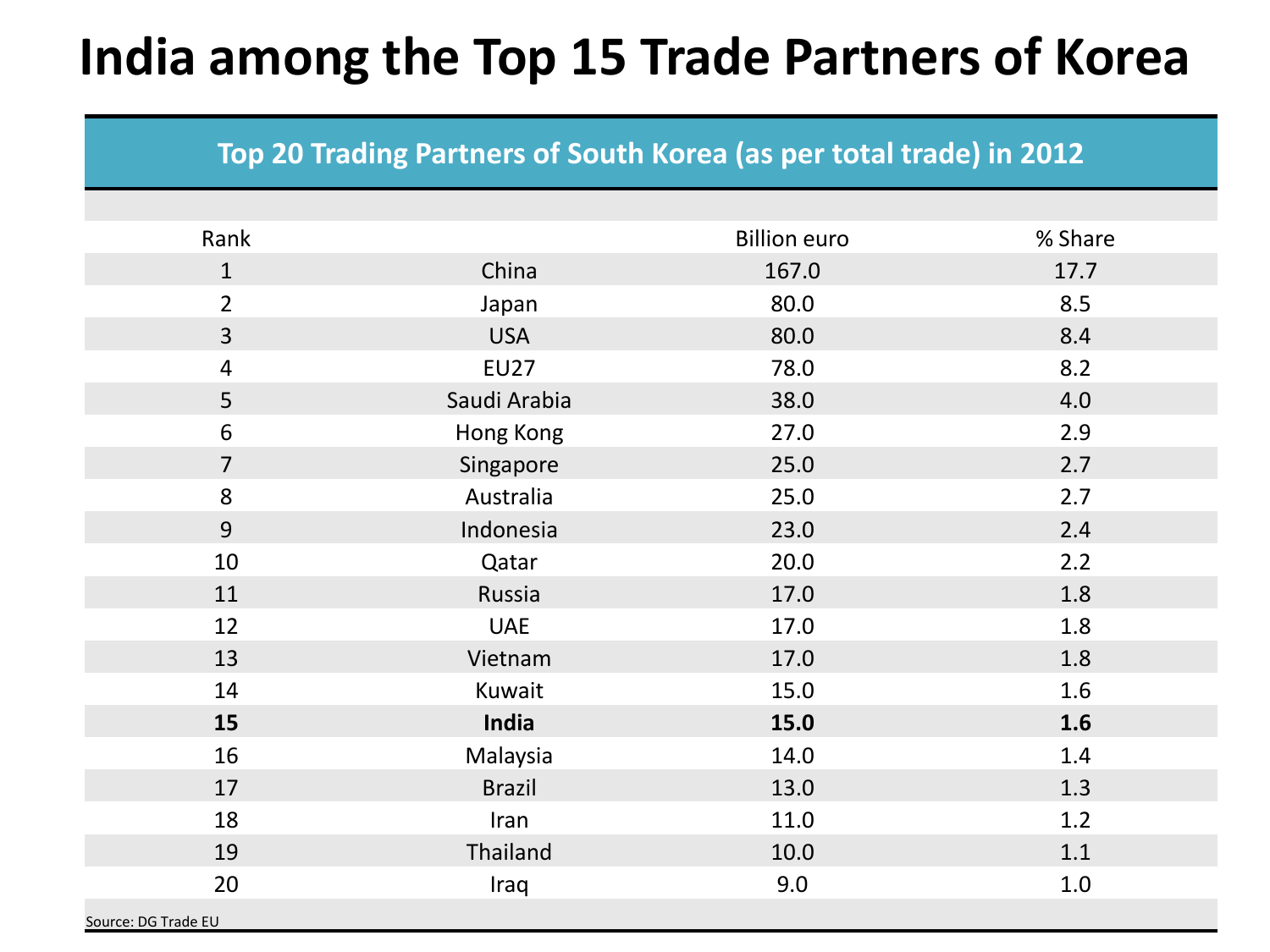# Trends in Indo-Korea Trade

#### **India's export and imports to and from Korea in USD Billlion**

| Year                 | 2009-2010 | 2010-2011 | 2011-2012 | 2012-2013 |
|----------------------|-----------|-----------|-----------|-----------|
| <b>EXPORT</b>        | 3.42      | 3.73      | 4.35      | 4.2       |
| %Growth              | $-13.44$  | 8.95      | 16.77     | $-3.45$   |
| %Share               | 1.91      | 1.48      | 1.42      | 1.4       |
| <b>IMPORT</b>        | 8.57      | 10.48     | 12.81     | 13.1      |
|                      |           |           |           |           |
| %Growth              | $-1.16$   | 22.15     | 22.31     | 2.29      |
| %Share               | 2.97      | 2.83      | 2.62      | 2.67      |
| <b>TRADE BALANCE</b> | $-5.16$   | $-6.75$   | $-8.46$   | $-8.9$    |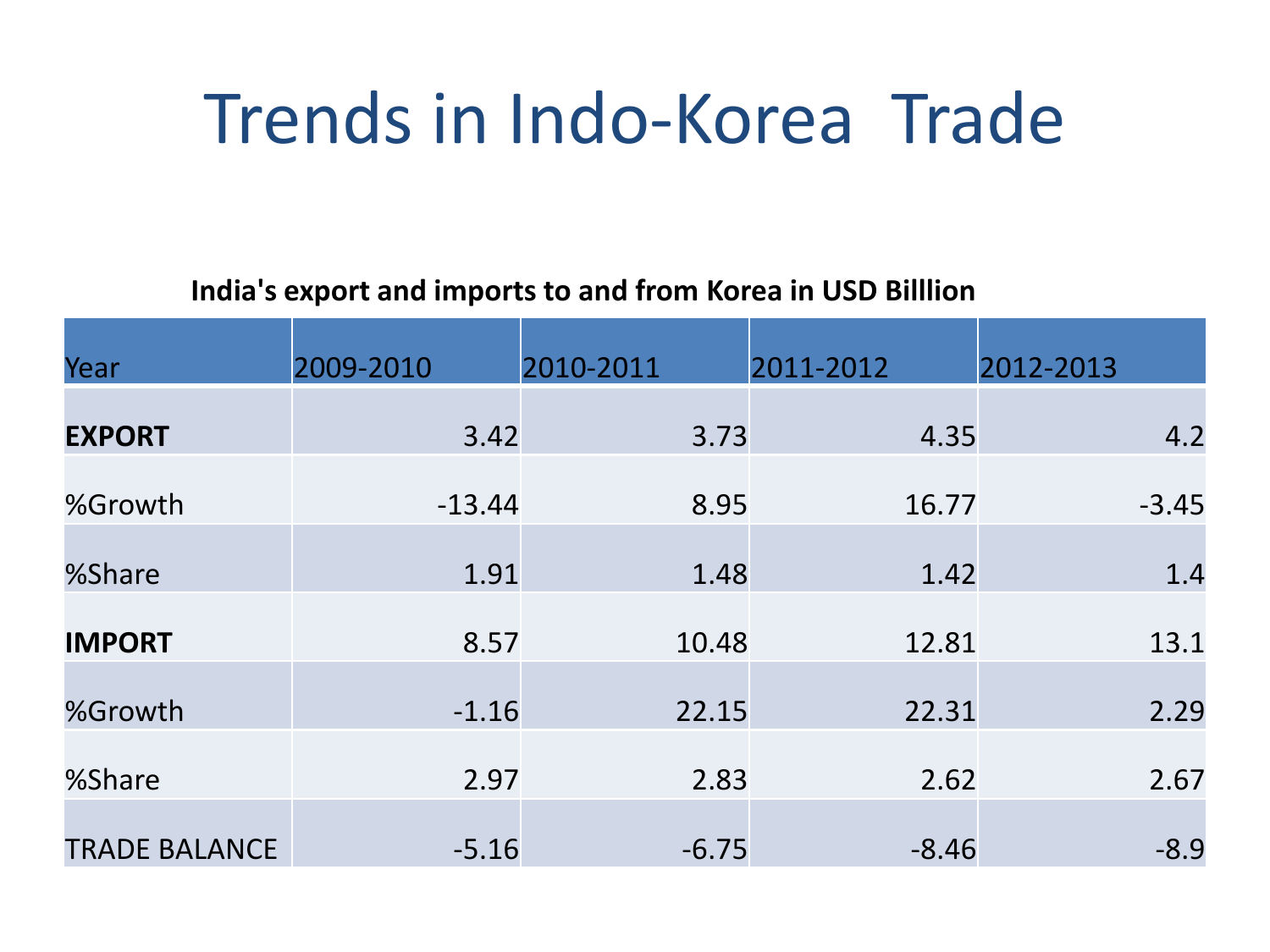# Korea's investment in India

#### **Share of South Korea in FDI Equity inflows from April 2000 to February 2013:**

- $\Box$  Total FDI Inflows from South Korea: are US\$ 1.22 billion
- $\Box$  South Korea ranks 13<sup>th</sup>
- Percentage share of total FDI inflows is 0.64%
- **Top sectors that attracted maximum FDI Equity inflows (from April 2000 to Feb 2013) from South Korea:**
- $\Box$  Metallurgical Industries (26%)
- $\Box$  Prime Mover (other than Electrical Generators) (10%)
- $\Box$  Machine Tools (8%)
- Automobile Industry (7%)
- $\Box$  Electronics (6%)

### **TOP FDI EQUITY INFLOWS RECEIVED:**

- **(from April 2000 to February 2013, from foreign companies, into Indian companies from South Korea)**
- **Q** POSCO
- TAE HYUN JEONGL & POSCO
- HYUNDAI MOBIS CO. LTD.
- MIRAE ASSET INVESTMENT MANAGEMENT CO LTD
- SAMSUNG ELECTRONICS CO. LTD.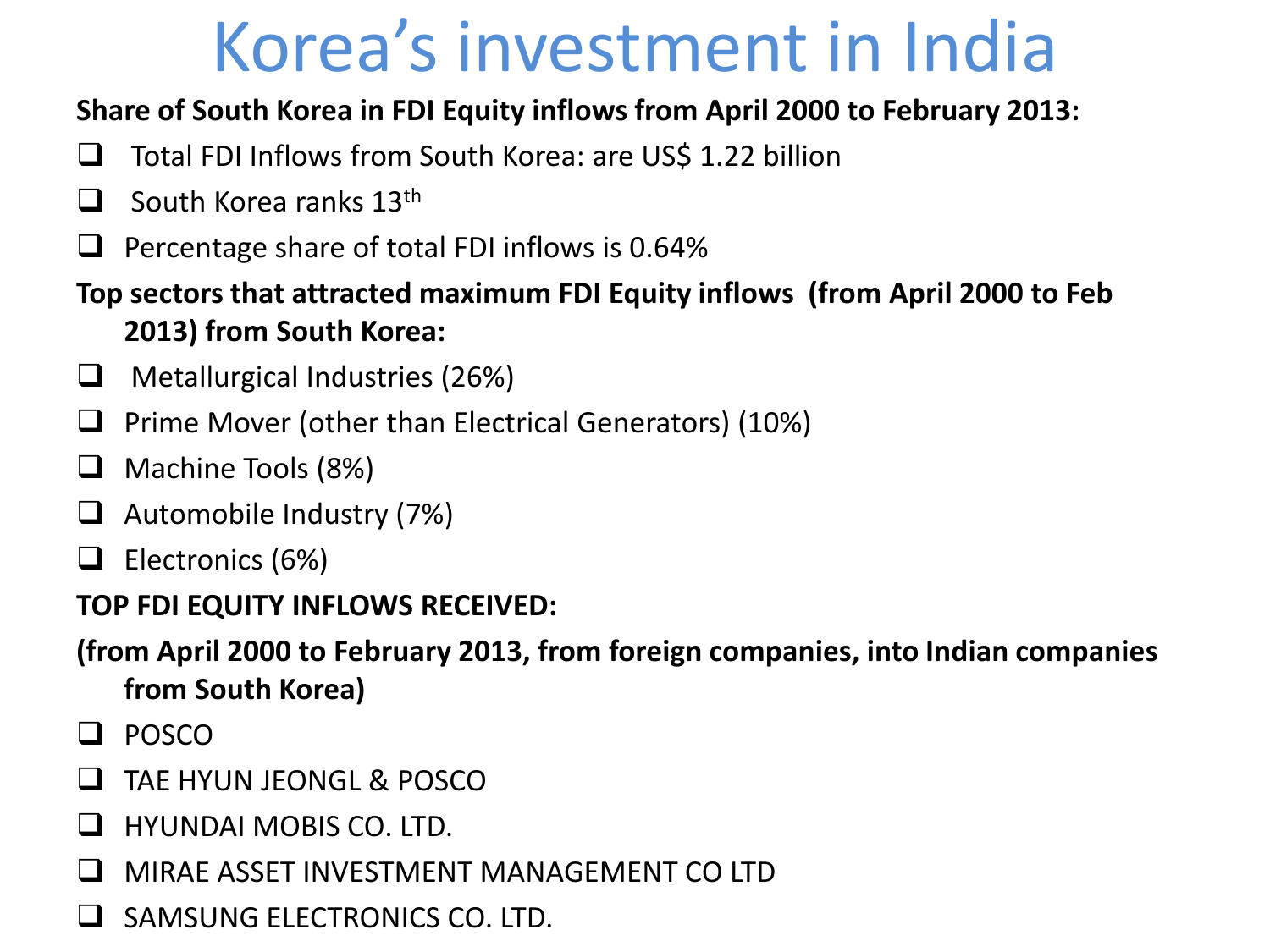

- Manufacturing: 84% of Korean investment is focused on manufacturing. However, there is a greater scope for small and medium sized Korean enterprises to invest in this sector in India.
- **Retail Trade**: Korea invests about 7% in wholesale and retail trade. The opening of FDI in the Indian retail industry further increases the scope for investment
- **Infrastructure** is another key area that requires greater attention.